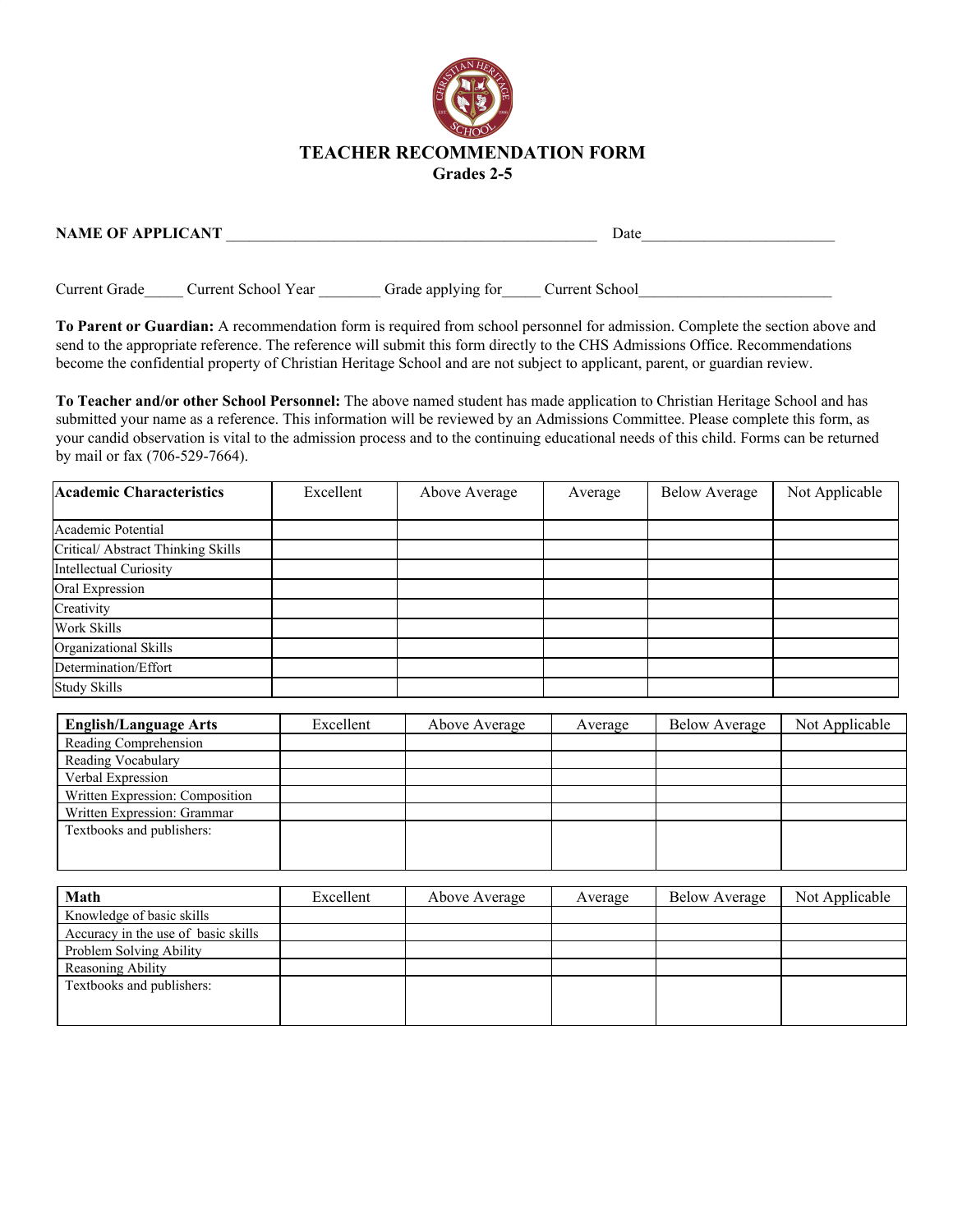## **Teacher Recommendation Form**

| <b>Personal Characteristics</b>                                                                              | Excellent | Above Average                                      | Average | <b>Below Average</b> | Not Applicable |  |
|--------------------------------------------------------------------------------------------------------------|-----------|----------------------------------------------------|---------|----------------------|----------------|--|
| Concern for others                                                                                           |           |                                                    |         |                      |                |  |
| Leadership potential                                                                                         |           |                                                    |         |                      |                |  |
| Self-confidence                                                                                              |           |                                                    |         |                      |                |  |
| Self-control                                                                                                 |           |                                                    |         |                      |                |  |
| Independence                                                                                                 |           |                                                    |         |                      |                |  |
| Peer Compatibility                                                                                           |           |                                                    |         |                      |                |  |
| Conduct                                                                                                      |           |                                                    |         |                      |                |  |
| Integrity                                                                                                    |           |                                                    |         |                      |                |  |
| Appearance                                                                                                   |           |                                                    |         |                      |                |  |
| Dependability                                                                                                |           |                                                    |         |                      |                |  |
| <b>Emotional Maturity</b>                                                                                    |           |                                                    |         |                      |                |  |
| Attitude                                                                                                     |           |                                                    |         |                      |                |  |
| Respect for Authority                                                                                        |           |                                                    |         |                      |                |  |
| Areas of child's greatest strengths:                                                                         |           |                                                    |         |                      |                |  |
| Areas of child's greatest needs:                                                                             |           |                                                    |         |                      |                |  |
| Does the child have excessive tardies or absences? If yes, please explain.                                   |           |                                                    |         |                      |                |  |
| Would you want this student in your class again? Why or why not?                                             |           |                                                    |         |                      |                |  |
| Please comment on degree of parental support and involvement.                                                |           |                                                    |         |                      |                |  |
| Please list any additional comments that you feel would help the school in evaluating the child's potential. |           |                                                    |         |                      |                |  |
| I recommend this student to Christian Heritage School:                                                       |           | Enthusiastically Confidently Reservedly Not at all |         |                      |                |  |
| Thank you very much for your evaluation.                                                                     |           |                                                    |         |                      |                |  |
|                                                                                                              |           |                                                    |         |                      |                |  |
|                                                                                                              |           |                                                    |         |                      |                |  |
| Mail or Fax to: Christian Heritage School ~ Admission Office ~ PO Box 2066 ~ Dalton, Georgia 30722           |           |                                                    |         | Fax: 706-529-7664    |                |  |